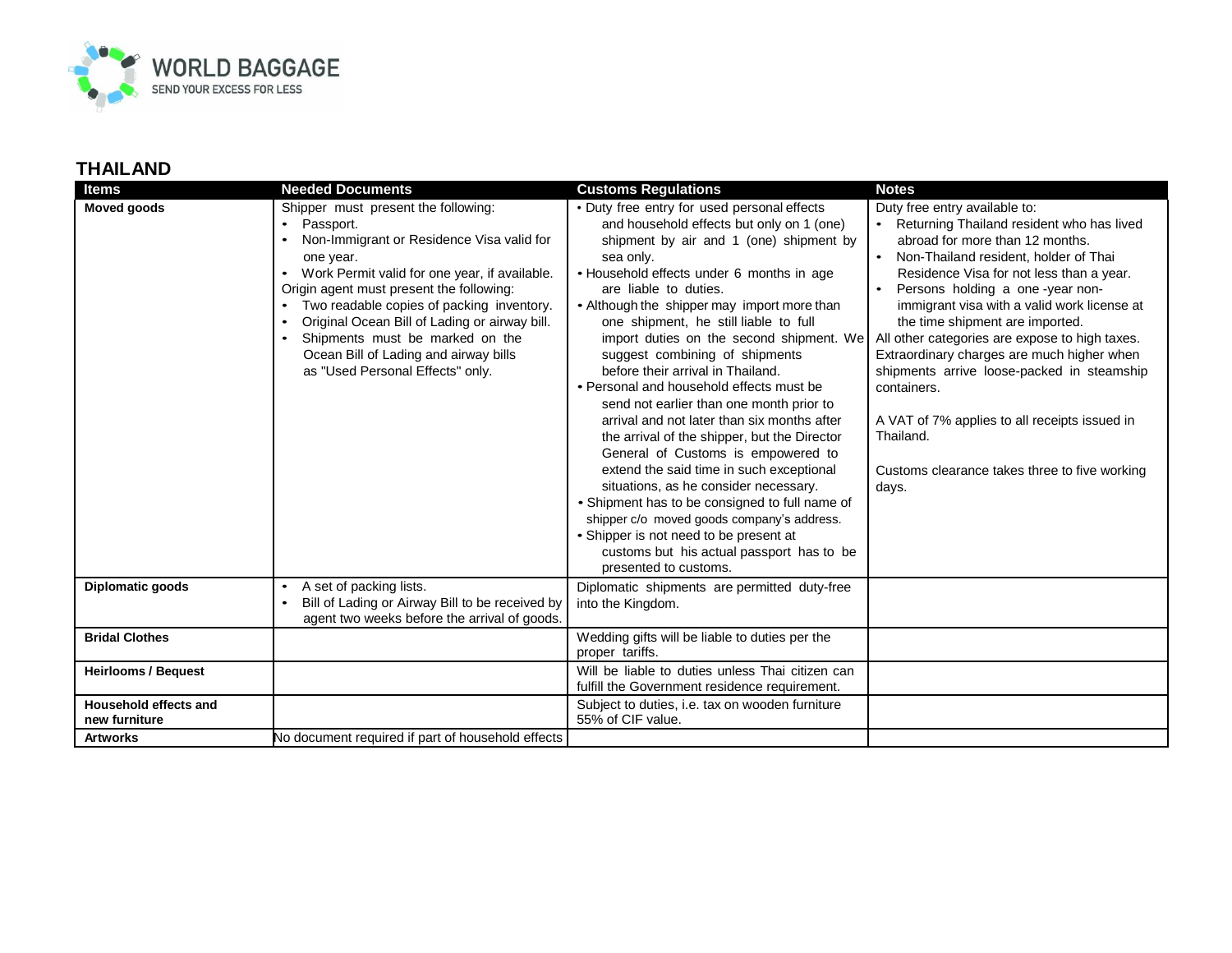

| <b>Items</b>                                           | <b>Needed Documents</b>                                                                                                                                                                                                                                                                                                                                                                                                                                                                                                                                                                                                                  | <b>Customs Regulations</b>                                                                                                                                                                                                                                                                                                                                                             | <b>Notes</b>                                                                                                                                                                                                                                                                                                                                                                                                                                                                                                                                                                                                       |
|--------------------------------------------------------|------------------------------------------------------------------------------------------------------------------------------------------------------------------------------------------------------------------------------------------------------------------------------------------------------------------------------------------------------------------------------------------------------------------------------------------------------------------------------------------------------------------------------------------------------------------------------------------------------------------------------------------|----------------------------------------------------------------------------------------------------------------------------------------------------------------------------------------------------------------------------------------------------------------------------------------------------------------------------------------------------------------------------------------|--------------------------------------------------------------------------------------------------------------------------------------------------------------------------------------------------------------------------------------------------------------------------------------------------------------------------------------------------------------------------------------------------------------------------------------------------------------------------------------------------------------------------------------------------------------------------------------------------------------------|
|                                                        |                                                                                                                                                                                                                                                                                                                                                                                                                                                                                                                                                                                                                                          |                                                                                                                                                                                                                                                                                                                                                                                        |                                                                                                                                                                                                                                                                                                                                                                                                                                                                                                                                                                                                                    |
| <b>Antiquity</b>                                       | No document required if part of the household<br>effects. It is advisable to specify antiquity on<br>import documentation to prove their<br>importation, in order to facilitate their<br>exportation later.                                                                                                                                                                                                                                                                                                                                                                                                                              | Must have a photo of the items.<br>Must exist on the packing list.<br>Some Asian antiquity, especially religious<br>artifacts require Fine Arts deparment approval for<br>export, whether imported by shipper or not.                                                                                                                                                                  |                                                                                                                                                                                                                                                                                                                                                                                                                                                                                                                                                                                                                    |
| Valued metal articles<br>(jewels, money)               | No document required if part of the household<br>effects.                                                                                                                                                                                                                                                                                                                                                                                                                                                                                                                                                                                |                                                                                                                                                                                                                                                                                                                                                                                        |                                                                                                                                                                                                                                                                                                                                                                                                                                                                                                                                                                                                                    |
| Household appliances<br>(part of moved goods)          | No document required if part of the household<br>effects.                                                                                                                                                                                                                                                                                                                                                                                                                                                                                                                                                                                | Duty free entry                                                                                                                                                                                                                                                                                                                                                                        | Only one unit of each and must be a used item.                                                                                                                                                                                                                                                                                                                                                                                                                                                                                                                                                                     |
| <b>Household devices</b><br>(imported separately)      |                                                                                                                                                                                                                                                                                                                                                                                                                                                                                                                                                                                                                                          | Subject to payment of duties.                                                                                                                                                                                                                                                                                                                                                          | Applicable also to second used appliances,<br>as well as brand new items.                                                                                                                                                                                                                                                                                                                                                                                                                                                                                                                                          |
| <b>Electrical devices</b>                              | Same as household devices.                                                                                                                                                                                                                                                                                                                                                                                                                                                                                                                                                                                                               |                                                                                                                                                                                                                                                                                                                                                                                        |                                                                                                                                                                                                                                                                                                                                                                                                                                                                                                                                                                                                                    |
| <b>Rugs</b>                                            | No document required if part of the household<br>effects.                                                                                                                                                                                                                                                                                                                                                                                                                                                                                                                                                                                |                                                                                                                                                                                                                                                                                                                                                                                        |                                                                                                                                                                                                                                                                                                                                                                                                                                                                                                                                                                                                                    |
| <b>Sport articles</b>                                  | See Rugs.                                                                                                                                                                                                                                                                                                                                                                                                                                                                                                                                                                                                                                |                                                                                                                                                                                                                                                                                                                                                                                        |                                                                                                                                                                                                                                                                                                                                                                                                                                                                                                                                                                                                                    |
| Gifts, memorabilla                                     |                                                                                                                                                                                                                                                                                                                                                                                                                                                                                                                                                                                                                                          |                                                                                                                                                                                                                                                                                                                                                                                        |                                                                                                                                                                                                                                                                                                                                                                                                                                                                                                                                                                                                                    |
| <b>Motor vehicles (automobiles</b><br>and motorcycles) | Automobile registration of the foreign<br>$\bullet$<br>country.<br>Driver's license of the country from which<br>the car was exported.<br>Original Bill of Lading.<br>$\bullet$<br>Import license (must be available before car<br>is shipped to Thailand).<br>Documents given by the immigration<br>division, Police Department granting<br>permission for applicant to enter and establish<br>residence in Thailand.<br>In the event that the applicant enters in<br>Thailand intending to work for the Government<br>or other institutions, a certification letter<br>from the Government Office or<br>institution must be presented. | Automobile registration must prove that the<br>applicant has had legal possession or<br>ownership for more than one year, from the<br>date indicating ownership until the date when<br>the applicant left that country.<br>Driver's license of the country in which the<br>automobile was used proving that the license<br>was together with the automobile for more than<br>one year. | Automobile cannot be imported unless the<br>applicant applies for the permission and<br>receives the permission from the Ministry of<br>Commerce before shipping the automobile into<br>the country.<br>This consent is very difficult to gain for<br>owners with a foreign passport.<br>Automobiles and motorcycles are<br>Items subject to duties (whether new or old).<br>• Automobiles up to 2400 cc duty is 137% of CIF<br>value.<br>• Automobiles over 2400 cc duty are 210% of<br>CIF value.<br>Motorcycles pay duty at 72% of CIF value.<br>Free duty exemptions are given to<br>diplomatic organizations. |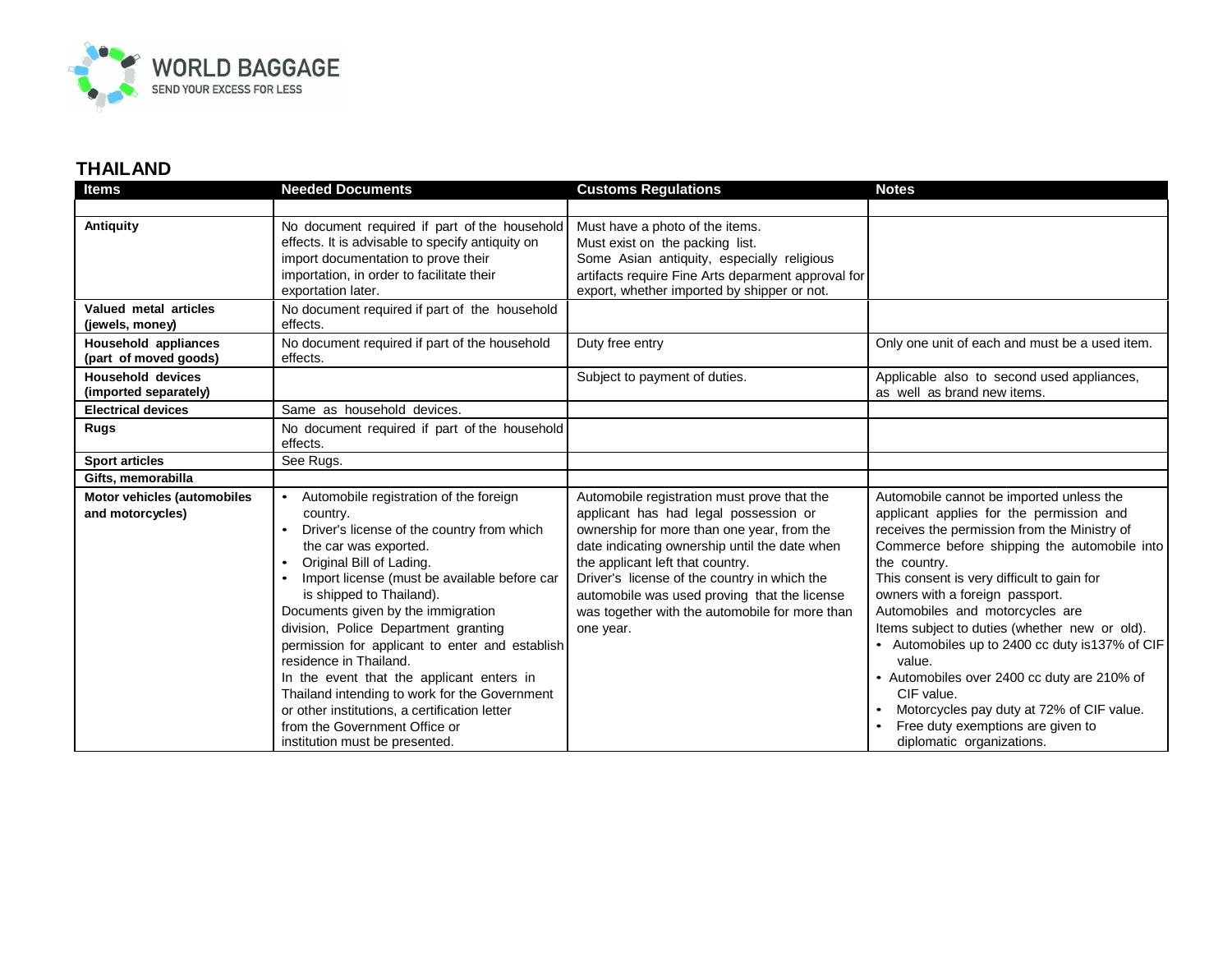

| Items                                      | <b>Needed Documents</b>                                                                                                                                                                                                                               | <b>Customs Regulations</b>                                                  | <b>Notes</b>                                                                                                                                                                                                                                                                                                                                                                                                                                                                                               |
|--------------------------------------------|-------------------------------------------------------------------------------------------------------------------------------------------------------------------------------------------------------------------------------------------------------|-----------------------------------------------------------------------------|------------------------------------------------------------------------------------------------------------------------------------------------------------------------------------------------------------------------------------------------------------------------------------------------------------------------------------------------------------------------------------------------------------------------------------------------------------------------------------------------------------|
| More vehicles (watercraft,<br>bikes)       | For watercraft: See motor vehicles / automobiles                                                                                                                                                                                                      | Bikes: pay duty at 49.80% of CIF value.<br>Watercraft: are subject to duty. |                                                                                                                                                                                                                                                                                                                                                                                                                                                                                                            |
| <b>Mechanical devices, spare</b><br>pieces | Proof of purchase.                                                                                                                                                                                                                                    | Liable to duties per the appropriate tariffs.                               |                                                                                                                                                                                                                                                                                                                                                                                                                                                                                                            |
| Wine                                       | Import permit.                                                                                                                                                                                                                                        | Subject to duty of 60%                                                      | Do not declare wine on packing list, but inform<br>destination agent.                                                                                                                                                                                                                                                                                                                                                                                                                                      |
| Liquor                                     | Same as wine but import license needed.<br>(Takes a long time to obtain it).                                                                                                                                                                          | Expose to duty of 60%.                                                      | Not to be included in household effects<br>shipments.                                                                                                                                                                                                                                                                                                                                                                                                                                                      |
| <b>Canned Food</b>                         | See Wine.                                                                                                                                                                                                                                             | Subject to duty of 72%.                                                     |                                                                                                                                                                                                                                                                                                                                                                                                                                                                                                            |
| Foodstuff                                  | Import permit is required.                                                                                                                                                                                                                            | Liable to duty of 72%.                                                      |                                                                                                                                                                                                                                                                                                                                                                                                                                                                                                            |
| <b>Plants</b>                              | Health certificate.                                                                                                                                                                                                                                   |                                                                             | Not allowed: Several plants, fruits, part and<br>product of plants from many countries.<br>Inquire in advance with Consulate or other<br>authority.                                                                                                                                                                                                                                                                                                                                                        |
| Weapons and munitions                      |                                                                                                                                                                                                                                                       | Import not allowed.                                                         | Not to be included in household shipments.                                                                                                                                                                                                                                                                                                                                                                                                                                                                 |
| Dangerous articles                         | Must be clearly declared.                                                                                                                                                                                                                             | Import generally permitted.                                                 | Consult your agent before shipping.                                                                                                                                                                                                                                                                                                                                                                                                                                                                        |
| <b>Medication</b>                          | No document required if part of the household<br>effects.                                                                                                                                                                                             |                                                                             |                                                                                                                                                                                                                                                                                                                                                                                                                                                                                                            |
| Drugs, narcotics                           | Same as medication if being used for<br>medical purposes.                                                                                                                                                                                             |                                                                             |                                                                                                                                                                                                                                                                                                                                                                                                                                                                                                            |
| Dogs, cats and other pets                  | Certificate of rabies vaccination. Must not<br>$\bullet$<br>be older than10 days at the date of arrival.<br>Health certificate from veterinarian at origin.<br>Must not be older than 30 days at the date<br>of arrival.<br>Copy of Airway Bill.<br>٠ | No quarantine.                                                              | Are liable to duties by Thailand Government.<br>Origin agent should fax their agent 10-15 days<br>in advance the approximate date of shipping pet.<br>This fax or telex should arrive during office<br>hours.<br>The animal must arrive during daytime. If<br>arrival is after 4 p.m., special Customs<br>clearance can be arranged, given that flight<br>details are known 48 hours in advance.<br>It is suggested to send as excess<br>baggage, when there might be no Customs<br>clearance and no duty. |
| Pornographic literature,                   |                                                                                                                                                                                                                                                       | Importation not allowed.                                                    |                                                                                                                                                                                                                                                                                                                                                                                                                                                                                                            |